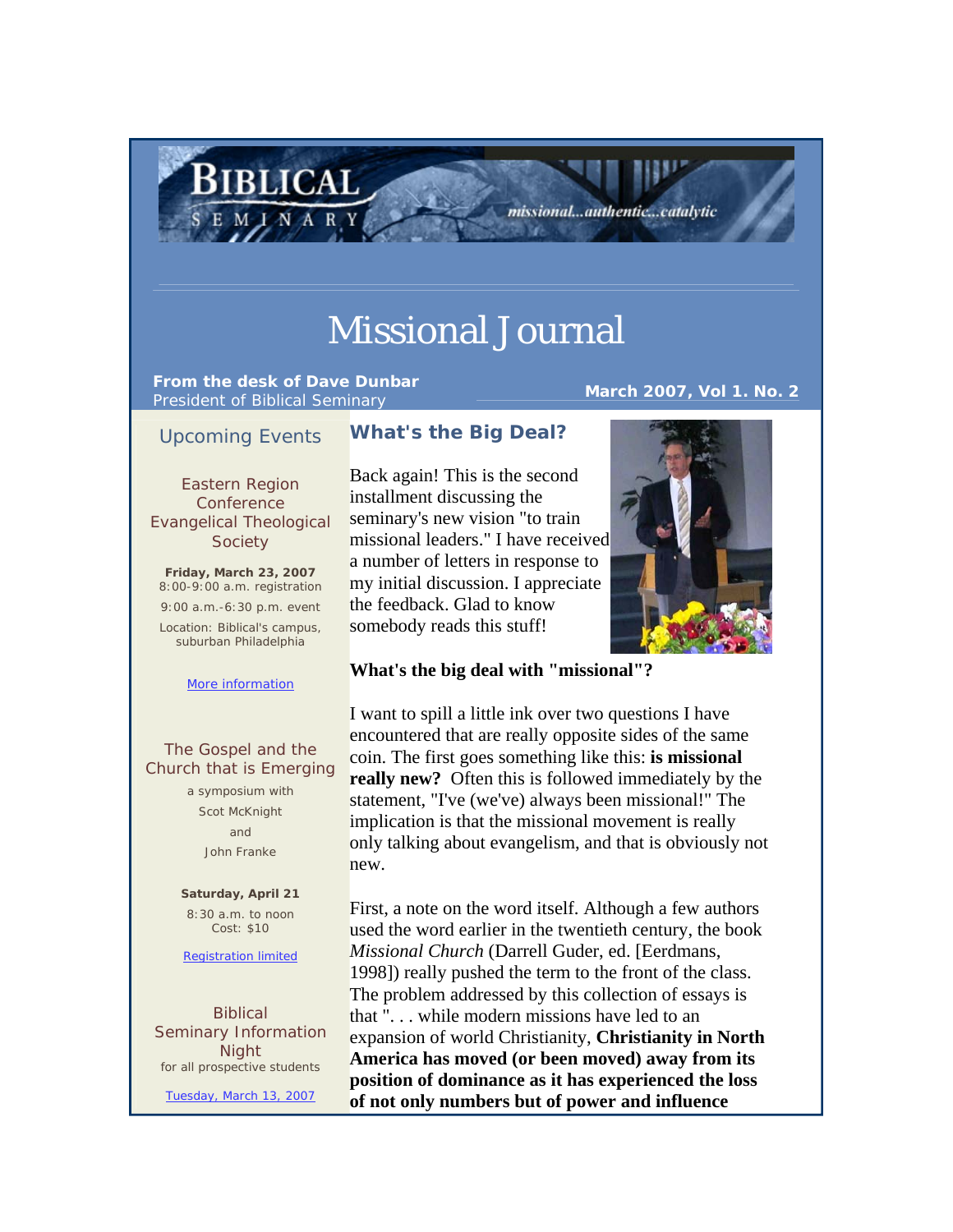| $5:45-7:30 p.m.$<br>information on MDivs, MAs,<br>& Certificates<br>Location: Biblical's campus                                | within society" $(p, 1)$ . The thesis of the book is that<br>answers to this crisis in the church will not be<br>effectively addressed at the level of method and<br>problem solving, but only at a spiritual and theological<br>level $(p. 3)$ .                                                                                                         |
|--------------------------------------------------------------------------------------------------------------------------------|-----------------------------------------------------------------------------------------------------------------------------------------------------------------------------------------------------------------------------------------------------------------------------------------------------------------------------------------------------------|
| <b>Quick Links</b>                                                                                                             |                                                                                                                                                                                                                                                                                                                                                           |
| Our website                                                                                                                    | In the ensuing nine years many other voices have joined<br>this discussion. The cover of the most recent edition of<br>Leadership reads "Going Missional: Break Free of the<br>Box and Touch Your World" (Winter 2007).                                                                                                                                   |
| <b>CECL at Biblical</b>                                                                                                        | Is missional really new?                                                                                                                                                                                                                                                                                                                                  |
| <b>Planned Giving</b>                                                                                                          |                                                                                                                                                                                                                                                                                                                                                           |
| Your comments are welcome<br>please e-mail us!                                                                                 | So, back to our question. Is missional really new? Yes,<br>I believe it is, at least for a large part of the American<br>church. It is new because it seeks to address the new<br>reality of the post-Christian or post-Christendom culture                                                                                                               |
| president@biblical.edu                                                                                                         | that increasingly dominates America, particularly the<br>larger metropolitan centers. There are many features of<br>this culture that we might discuss, but I'll mention just<br>two:                                                                                                                                                                     |
| If you are interested in<br>suppporting our vision for<br>seminary education<br>click here<br><b>Institutional Advancement</b> | 1. The disappearance of a "churched" society.<br>The demise of Christendom means that the<br>positive "pressure" that leads people to attend<br>church is gone. For hundreds of years churches<br>have been able to assume that a significant<br>stream of non-Christians would trickle in the<br>doors, and once inside we knew what to do with<br>them. |
|                                                                                                                                | But now the pressure is off. If people are not<br>disposed to come in, then we must figure out<br>how to go to them. This will require a major<br>transition for most of our churches. As a<br>missionary friend of mine expresses this, we<br>need to shift from being "Come" churches to<br>being "Go" churches.                                        |
|                                                                                                                                | 2. A post-Christian context. This involves two<br>important characteristics. The first is the loss of                                                                                                                                                                                                                                                     |

*Christian memory*. Increasingly the people around us are unaware of the basics of the biblical story or the teachings of the Christian faith. Many traditional presentations of the gospel, however, assume that people have the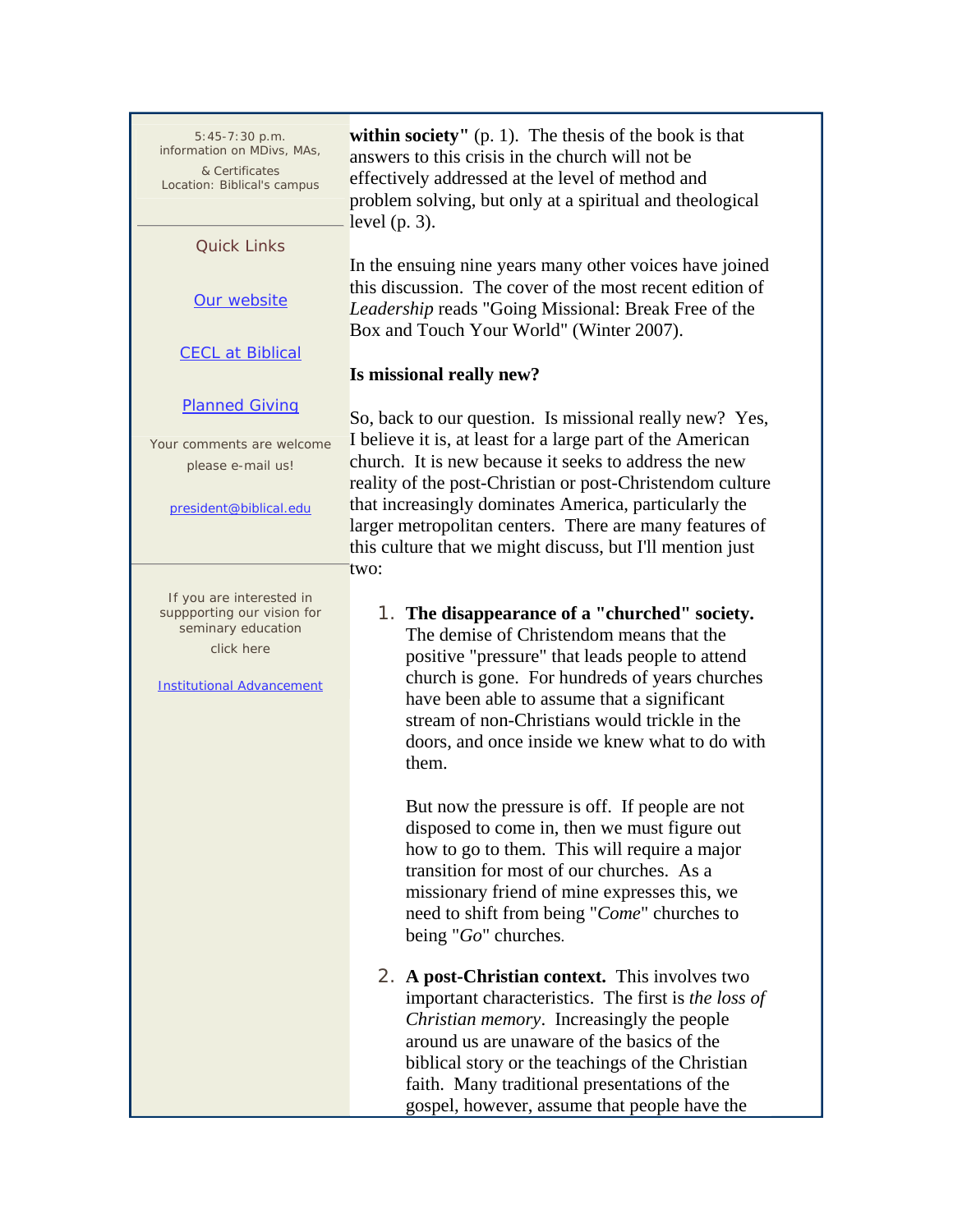basics and only need a quick summary of the message with a direct appeal to "receive Christ." We will need to adapt our evangelistic strategy to reflect more of Paul's strategy as he spoke to the skeptical Greeks in Athens.

The other critical aspect of the post-Christian context is that people who don't really know what the faith is about *assume that they do.* And what many of them assume is that evangelical (and fundamentalist) Christians are an angry bunch of people who are at war with mainstream American culture. For many we are defined primarily by our stance against abortion and homosexuality. And that's a problem. Even though I see the abortion culture and the growing approval of homosexuality as manifestations of our society's loss of the knowledge of God, I don't want opposition to these trends to define who I am. I want to be defined by the gospel and by the character of Jesus.

This is a roundabout way of saying "yes" to our first question. Yes, there is something new about this missional discussion. **It is not just a new way of talking about evangelism.** It recognizes that we have lost home-court advantage. We can no longer assume that our message is understandable or that people are disposed to receive the message favorably. The missional movement seeks to address this set of issues.

## **Or is "missional" just the latest fad?**

The second question flips the coin over and asks, **is missional just the latest fad?** Is this just another program in a seemingly endless line of "with-it" ideas designed to sell books or make pastors feel guilty? Good questions. As the term grows in popularity and visibility (which seems to be happening), there may be a faddish element to it and it may get so diluted it is of little value.

However, I think the term presently has value in pointing us toward something deeply rooted in the